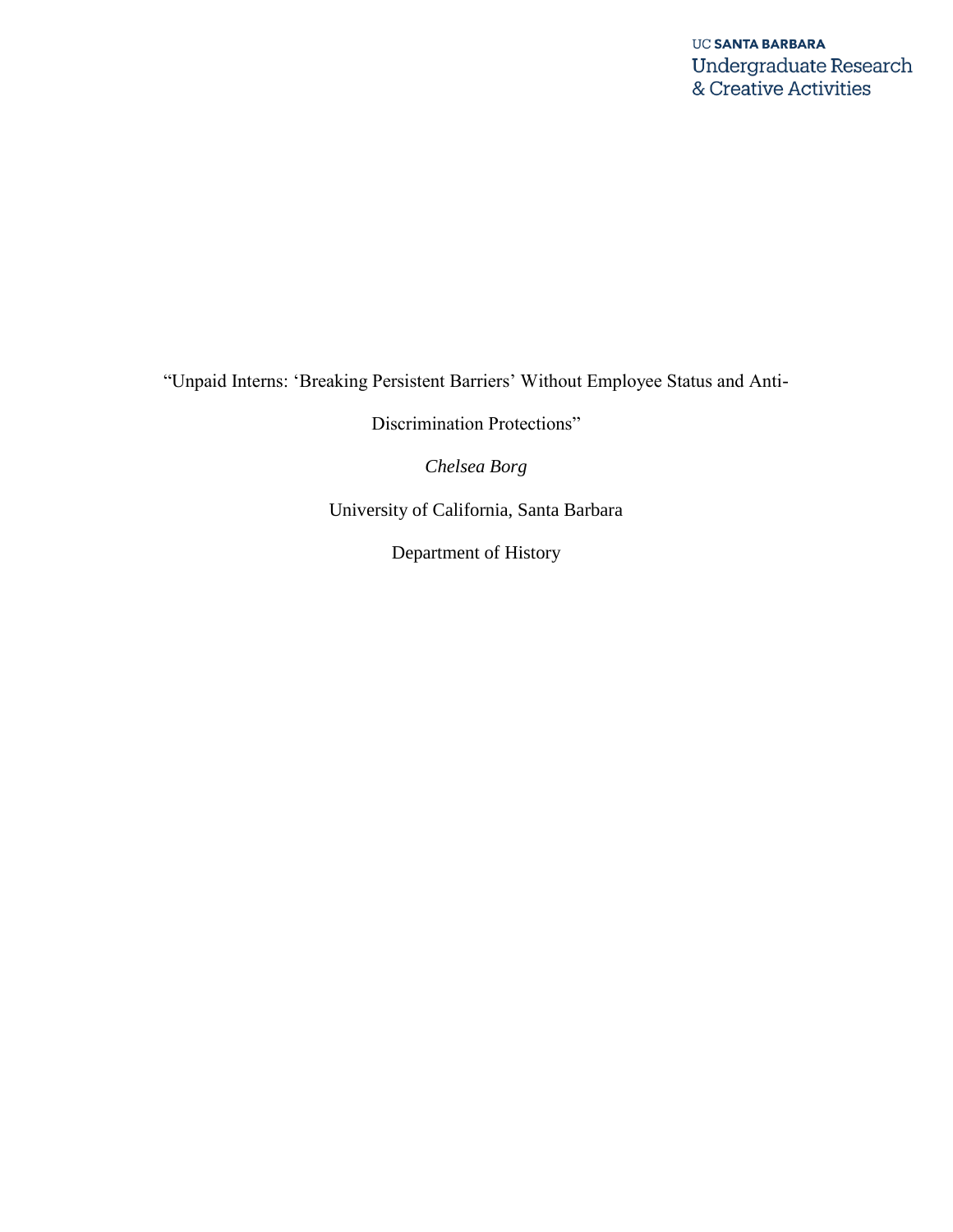#### **Abstract**

This research project examines the history of women's involvement in internships. It looks at how women used internships to break into higher paying non-traditionally feminine employment while also discussing the problems that interns encountered with sexual harassment. This project explores the rhetoric that allowed for interns to be unpaid and unprotected against discrimination throughout the 20th century. Through examining the rhetoric surrounding internships in the 20th century, this paper found that the framing of interns as students, rather than as workers, caused interns to be excluded from employee status and left them without legal protection from sexual harassment.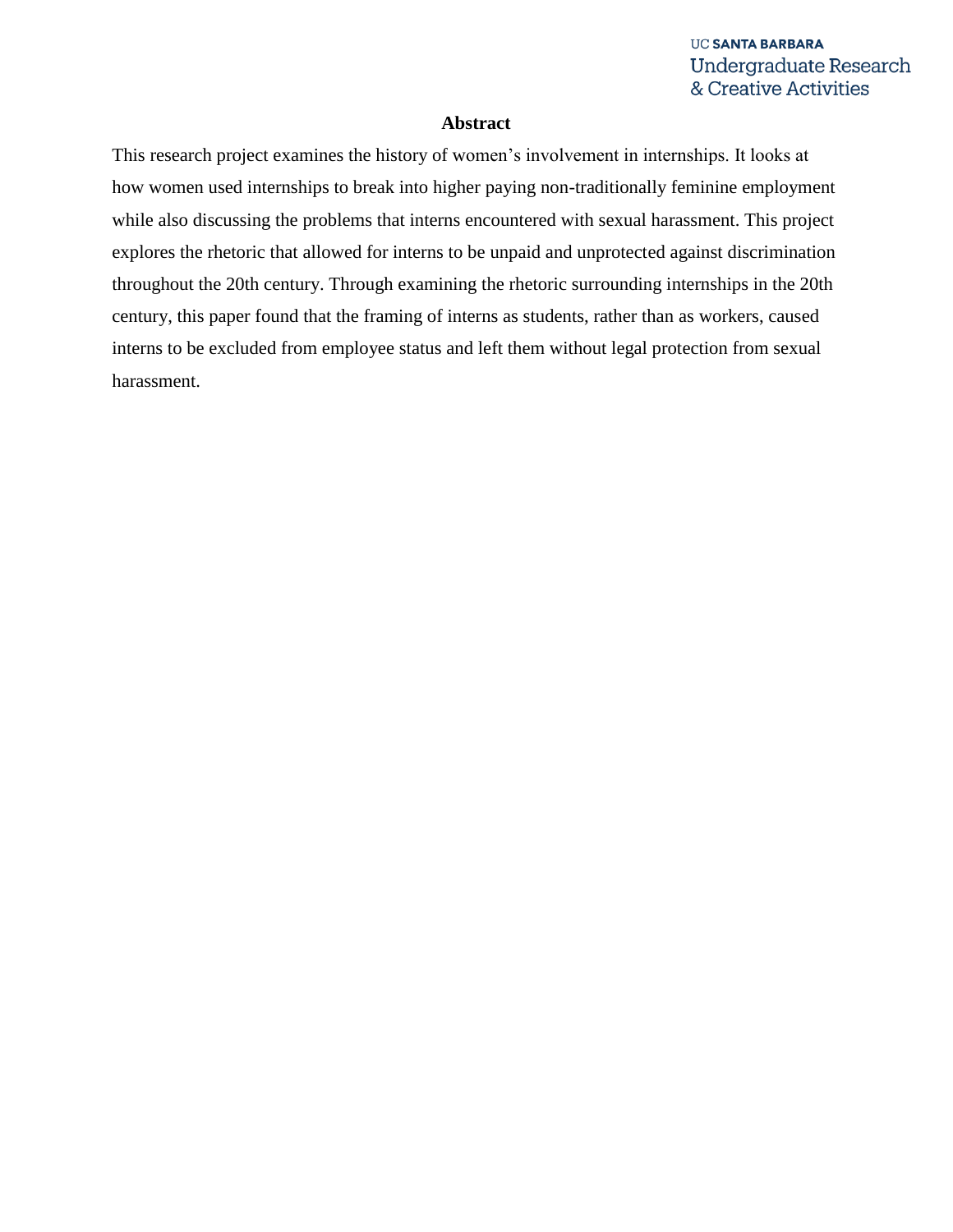#### **Introduction**

In 1995, a 22-year-old woman gained a sought-after unpaid internship position at the White House chief of staff's office. She answered phone calls and retrieved coffee, hoping that her unpaid labor would pay off with letters of recommendations or professional connections. When the government shut down that November, she and her peers-- unpaid interns and therefore not on the payroll--continued to labor while all employees were barred from work. During this period, she became involved in a romantic relationship her boss, President Bill Clinton. The Lewinsky/Clinton scandal is often viewed as a moral failure on the part of President Bill Clinton. However, this scandal also encompasses many negative aspects of internship labor. The Starr report, the culmination of the investigation into the Lewinsky/Clinton scandal, stated that when terminating their sexual relationship, the "President had told Ms. Lewinsky that he hoped they would remain friends, for he could do a great deal for her."<sup>1</sup> Clinton's promises demonstrate the power that he, like many other bosses and supervisors, had over interns. While the Lewinsky/Clinton scandal was distinctive due to its national and international scale, the core dynamic to the scandal is not unique in the slightest.

Although internships have existed in a variety of career paths in the United States throughout the 20th century, scholarship has rarely covered the topic outside of medical internships, until the 21st century. In 2011, journalist Ross Perlin published the first expose of "the exploitative world of internships," revealing how the 2008-2009 recession initiated the rise of the "Intern Nation," wherein universities were pivotal in both legitimizing and perpetuating this form of highly exploitable labor.<sup>2</sup> Some scholars such as Malcolm Harris have also addressed the world of internships. Harris argues that recent economic trends have placed the cost of producing "human capital" on the individuals by forcing potential employees to be economically responsible for their own training before attaining paid work.<sup>3</sup> Additionally, both journalists and scholars have examined the legal foundations of unpaid internships. Scholarship on women's involvement in internships has mainly revolved around sexual harassment law in the 21st century. In her analysis of the plight of unpaid interns, Jessica Greenvald discussed the 21st-

<sup>&</sup>lt;sup>1</sup> "The Starr Report; Full Text of Findings Sent to Congress -- Part Five of Thirteen," The New York Times, September 12, 1998, accessed March 03, 2019.

<sup>2</sup> Ibid.

<sup>3</sup> Ibid., pg. 95.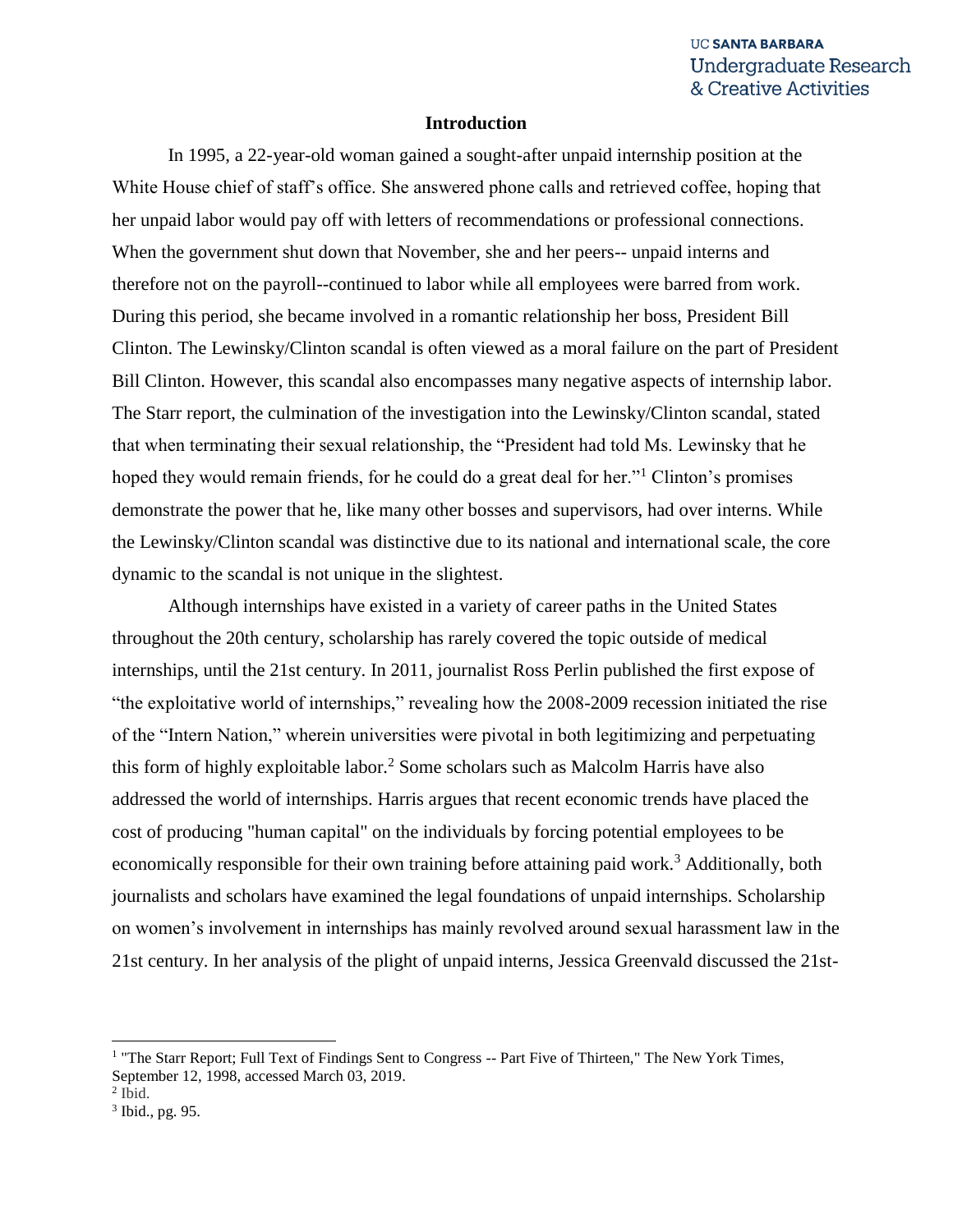century developments in sexual harassment protections for interns.<sup>4</sup> Here, Greenvald laid out how a limited number of individual states including California and Oregon have taken action against the lack of sexual harassment protections for interns.<sup>5</sup>

This thesis broke with previous scholarship, which has focused on the 21st century, by taking the conversation back to the second half of the 20th century. This project examines Women's Educational Equity Act-funded internship programs and utilizes a variety of news articles and legal documents to explore women's experiences with internships in the latter- half of the 20th century. Due to the uncertain job prospects of interns and the increasing rate of women interns entering male-dominated workplaces during this period, supervisors had positions of power of their interns that fostered sexual harassment and discrimination, making it a specific focus of this project. Through taking a more historical approach, this thesis reveals that 20thcentury rhetoric framing internships as outside of employment resulted in interns being excluded from many American labor laws and Title VII Anti-discrimination, which includes sexual harassment protections. From the 1970s to the turn of the century, internships were seen as an avenue to expand employment prospects and feminists also framed internships as a way for women to tackle "persistent barriers" to upward mobility. However, the rhetoric that was utilized framed interns as students rather than as workers by emphasizing the future benefits or compensation of the positions instead of the current realities of the labor. Throughout the 1990s, the compensation that unpaid interns were supposed to receive in the form of future benefits, were found to differ from the legal definition of compensation. This disconnect of meanings ultimately prevented interns who faced discrimination, including sexual harassment, from holding employers legally accountable throughout the 20th century.

#### **Analysis**

Since the induction of the Fair Labor Standards Act (FLSA) of 1938, employers are required to compensate their workers with a federally-mandated minimum wage; however, the Fair Labor Standards Act (FLSA) only covers employees.<sup>6</sup> In 1947, the court case *Walling v*. *Portland Terminal Co*. placed *trainees* into a different category of worker than *employees*, which

<sup>4</sup> Jessica Greenvald, "The Ongoing Abuse of Unpaid Interns:How Much Longer Until I Get Paid?," *Hofstra Law Review,* 45, 673 (Winter, 2016).

<sup>5</sup> Ibid.

<sup>6</sup> Ibid., pg. 70.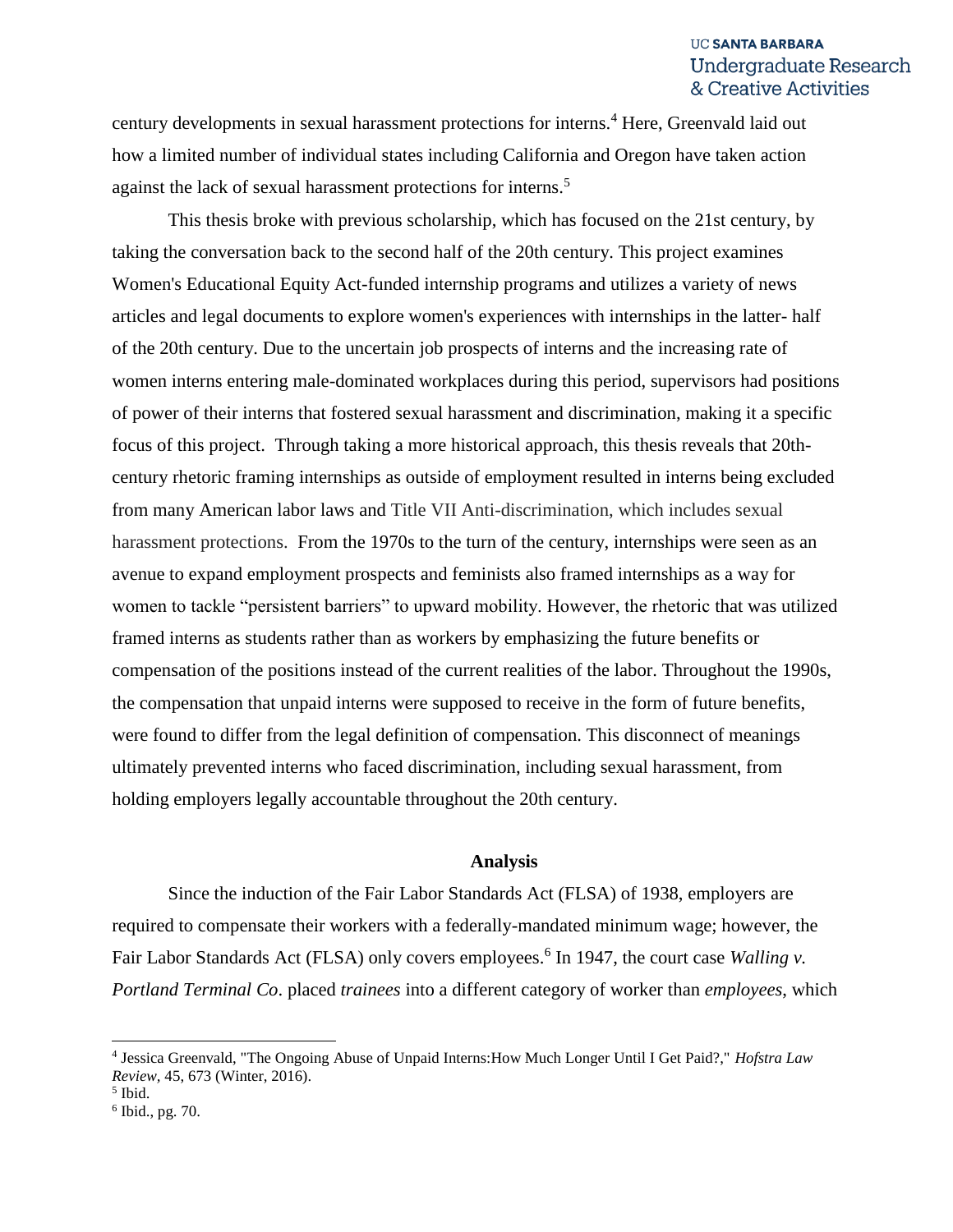excluded them from the FLSA.<sup>7</sup> In the years following *Walling v. Portland Terminal Co.*, Congress created more exemptions, including in 1985 when the Department of Labor amended the FLSA to only cover employees who work with the expectation of financial compensation to establish that employers do not need to pay volunteers for their efforts.<sup>8</sup> Thus, *trainees* and *volunteers*, both categories that courts have placed interns in, are considered exceptions to many American labor laws.

American women have participated in internships throughout the 20th century, first in the medical field and then, later, in other professions in the creative, academic, and educational careers. When the economy took a downturn in the 1970s, a greater number of men and women undertook internships. By the early-1980s, an estimated one million people and one-in-five college students throughout the United States were participating in internship labor.<sup>9</sup> Throughout the 1970s and beyond, many American families could no longer support themselves through a sole breadwinner, making women's economic contributions to the household increasingly necessary. Although women's wages were essential for many families, women were concentrated in lower-paid fields, mainly in the service sector.<sup>10</sup> Some avenues around these economic constraints were through education, training, and internships. To combat the barriers preventing women from breaking into higher paying fields and positions, feminist groups fought for the passage of the Educational Amendment of 1972 Title IX which states that: "No person in the United States shall, on the basis of sex, be excluded from participation in, be denied the benefits of, or be subjected to discrimination under any education program or activity receiving Federal financial assistance."<sup>11</sup> Thus, women were gaining greater opportunities and protections in education and career training.

Throughout this period, women-specific internship programs began to pop-up at universities throughout the United States. For example, in the mid-1970s, Pace University began advertising for their MS and Professional diploma programs in Educational Administration that

<sup>7</sup> Natalie Bacon. "Unpaid Internships: The History, Policy, and Future Implications of "Fact Sheet # 71"." *Entrepreneurial Business Law Journal* 6 (2011): pg. 72.

<sup>&</sup>lt;sup>8</sup> "United States Department of Labor," Elaws - Employment Laws Assistance for Workers and Small Businesses, accessed March 18, 2019.

<sup>&</sup>lt;sup>9</sup> Ibid.

<sup>10</sup> Thomas L. Steiger and Mark Wardell, "Gender and Employment in the Service Sector," *Oxford University Press*, Feb. 1995.

 $11$  Ibid.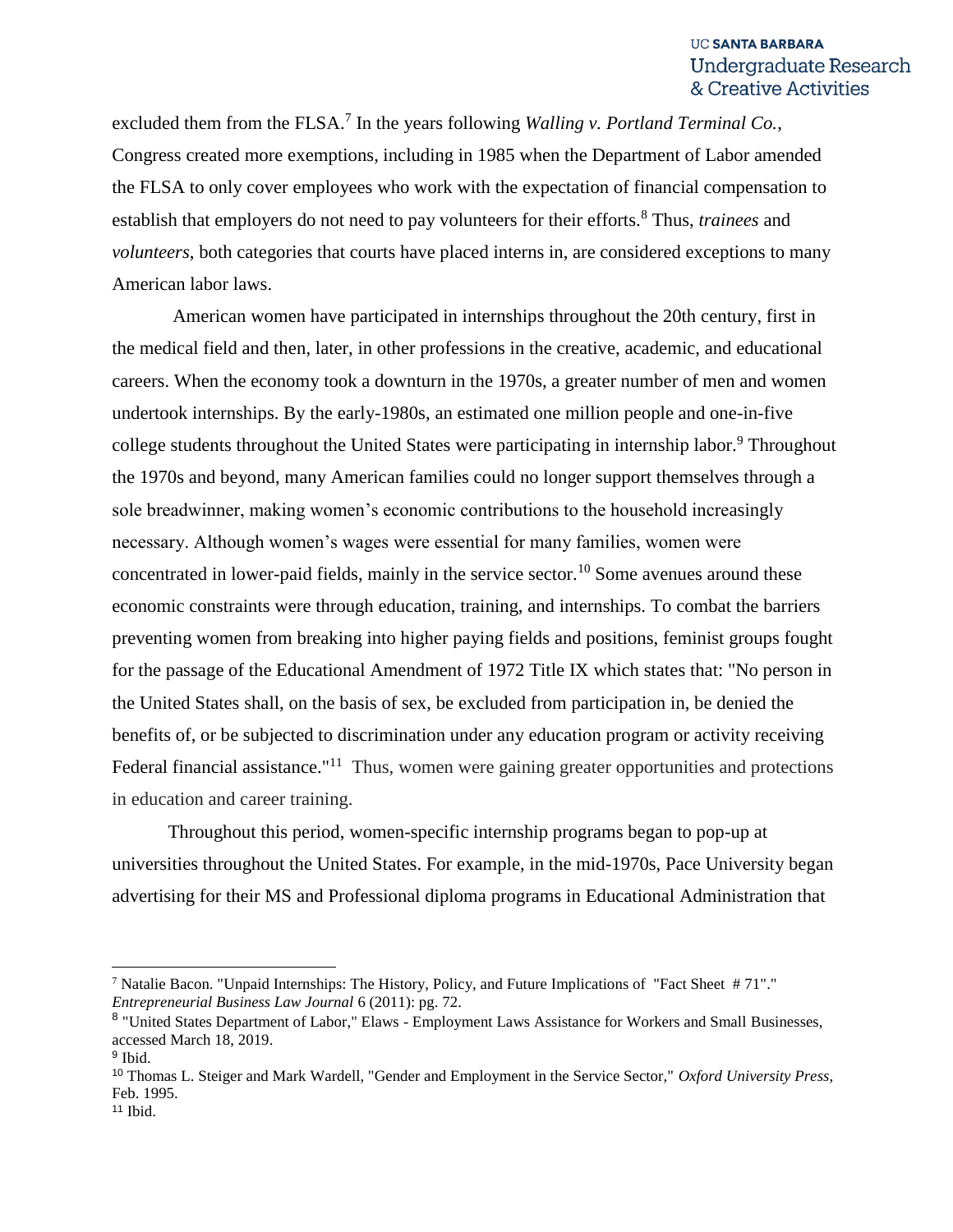included on-the-job supervised internships.<sup>12</sup> There were also various community-based programs affiliated with universities such as Yale that included internships to aid women in entering the "business or professional world on a higher level."<sup>13</sup> These internship programs often aimed to increase women's ability to get higher paying and leadership positions in careers that were traditionally male-dominated.

# **Women's Educational Equity Act**

Although there were a number of internship programs aimed at increasing women's employment opportunities, many of these were federally funded by one particular public policy: the Women's Educational Equity Act. Driven by women's concentration in low paying careers, feminists' lobbying efforts culminated in the passage of the Women's Educational Equity Act (WEEA), authored by Representative Patsy Mink as part of the Special Projects Act of 1974, two years after Title IX.<sup>14</sup> WEEA internships focused on giving women chances to demonstrate their competence and to create networking opportunities.<sup>15</sup> The development of female or genderinclusive professional networks would reduce the exclusive nature of certain male-dominated professions that were controlled by "old-boys networks." The existence of the "old-boys networks" as a cause for concern, was demonstrated by an all-male club in early 1980s Texas.<sup>16</sup> One of the 17 female administrators in Texas, none of which were invited to join the club, titled it part of the "Good old-boys network" that impedes women's advancement because, like any sex-restricted group, it "put forth the goals of that sex at the expense of the other."<sup>17</sup> Hence, WEEA-funded programs emphasized that women would have better chances of succeeding in careers they had historically been excluded from by neutralizing "persistent barriers."<sup>18</sup>

This thesis will now examine two of the numerous WEEA funded internship programs: Internships, Certification, Equity Leadership and Support (ICES) and Women's Management for Professional Job Re Entry. Although it is unclear to what extent these specific programs

<sup>12</sup> Classified ad 1488 -- no title. *New York Times* October 23, 1977.

<sup>13</sup> Classified ad 1425 -- no title. *New York Times* December 9, 1979.

<sup>14</sup> Senate, Subcommittee on Education of the Committee of Labor and Public Welfare United States Senate, *The Women's Educational Equity Act 1973*, 93 Cong., 1st sess., S. Bill (Washington, DC: U.S. Government Printing Office).

 $15$ Ibid.

<sup>16</sup> "Administrators warm up cattle prods for initiation". *United Press International.* January 15, 1984.  $17$  Ibid.

<sup>18</sup> *Women's Educational Equity Act Annual Report 1987-1992*, report, U.S. Department of Education, Women's Educational Equity Act.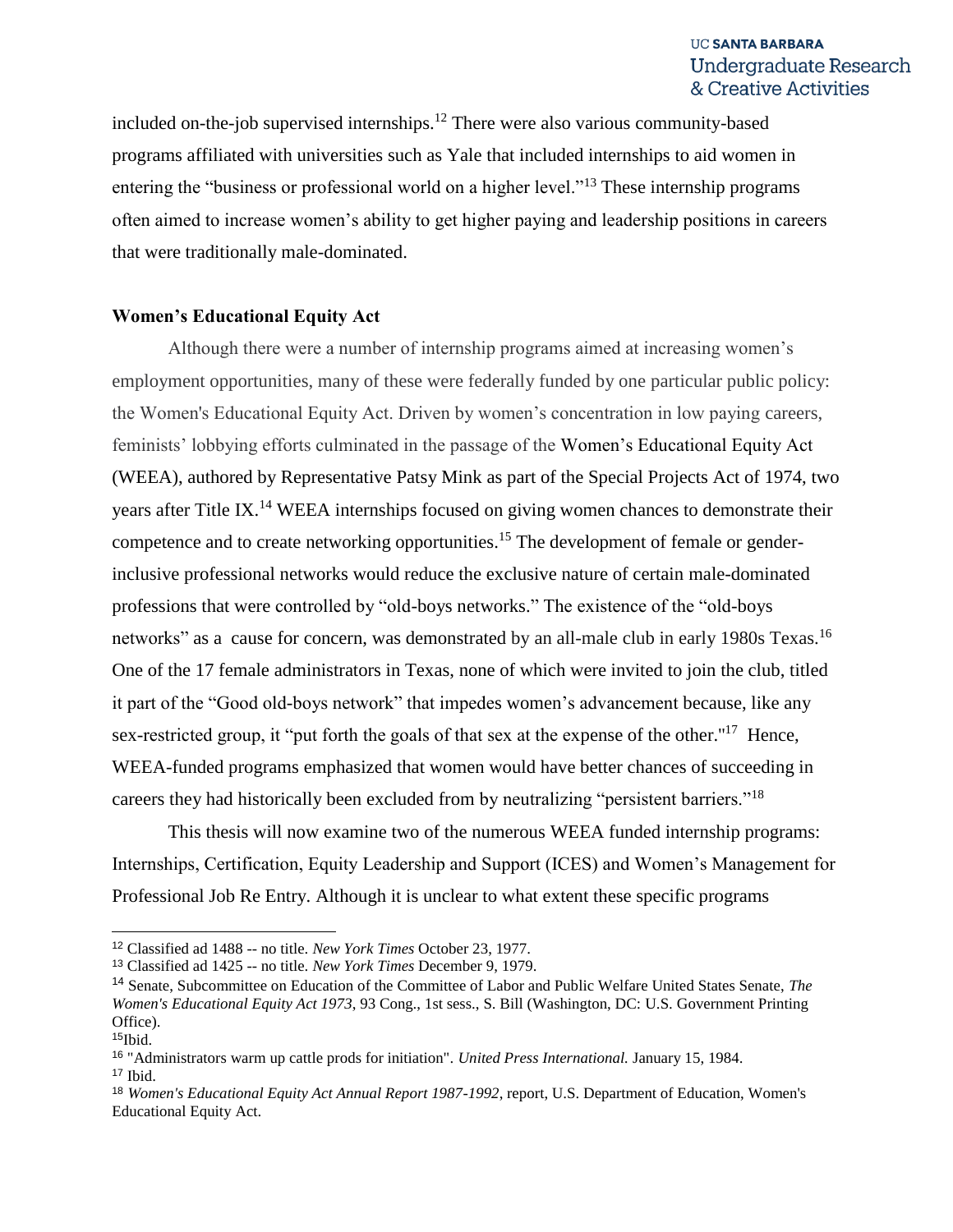influenced the intern market, they did make an impact through their visibility with their produced models that were distributed nationwide within their fields, which garnered interest from other employers, universities, and students who wanted to create and participate in similar programs.<sup>19</sup> Further, these programs demonstrate some of the common successes and concerns with female interns placed in male-dominated professions.

ICES was formed in 1977 to combat the lack of women in educational administrative and decision making positions through placing thirteen women in administrative internship positions in school districts throughout the state of Kansas.<sup>2021</sup> ICES strongly emphasized giving interns the opportunity to demonstrate their competence through using strategies such as daily logs in which interns had to determine if they were "passive" or "active" participants in the day's activities.<sup>22</sup> The ICES program attempted to make it easier for individuals heading single parent households to participate, ensuring that all interns were paid and providing each intern with a support team to aid in the transition; due to ICES's numerous considerations, ten out of the thirteen participants received job offers in administrative positions.<sup>23</sup>

However, the potential for sexual harassment as a major concern for women interns, was made evident in the self-reported description of ICES's own successes. In the final section of the ICES report titled "Dissemination," the author describes the progression of how people perceived the participating interns at the United School Administers (USA) National Convention for education administration over the three years in which the interns attended.<sup>24</sup> It is casually mentioned that the interns were initially considered as "oddities" and even as "sexual objects" at the convention during the first years. However, by the last year, the interns were "treated as professionals."<sup>25</sup> The short mentioning of interns being treated as "sexual objects" suggests that this was a common occurrence and not viewed as a major concern to be dealt with in a serious manner. There is no mention of either the interns or facilitators of the internship programs

<sup>19</sup> ICES, A Project of Internships, Certification, Equity Leadership, and Support Final Report.

<sup>20</sup> Ibid.

<sup>21</sup> Ibid., pg. 8.

<sup>22</sup> Judith Adkison, *A Project of Internship, Certification, Equity-Leadership, and Support (*"Example of a Daily Log"), report, Sponsoring Agency: Women's Educational Equity Act, Kansas University Lawrence School of Education (WEEA Publishing Center). pg. 58.

<sup>23</sup> Judith Adkison, *A Project of Internship, Certification, Equity-Leadership, and Support*, report, Sponsoring Agency: Women's Educational Equity Act, Kansas University Lawrence School of Education (WEEA Publishing Center). pg. 1.

<sup>24</sup> Ibid., pg. 81.

<sup>25</sup> Ibid., pg. 82.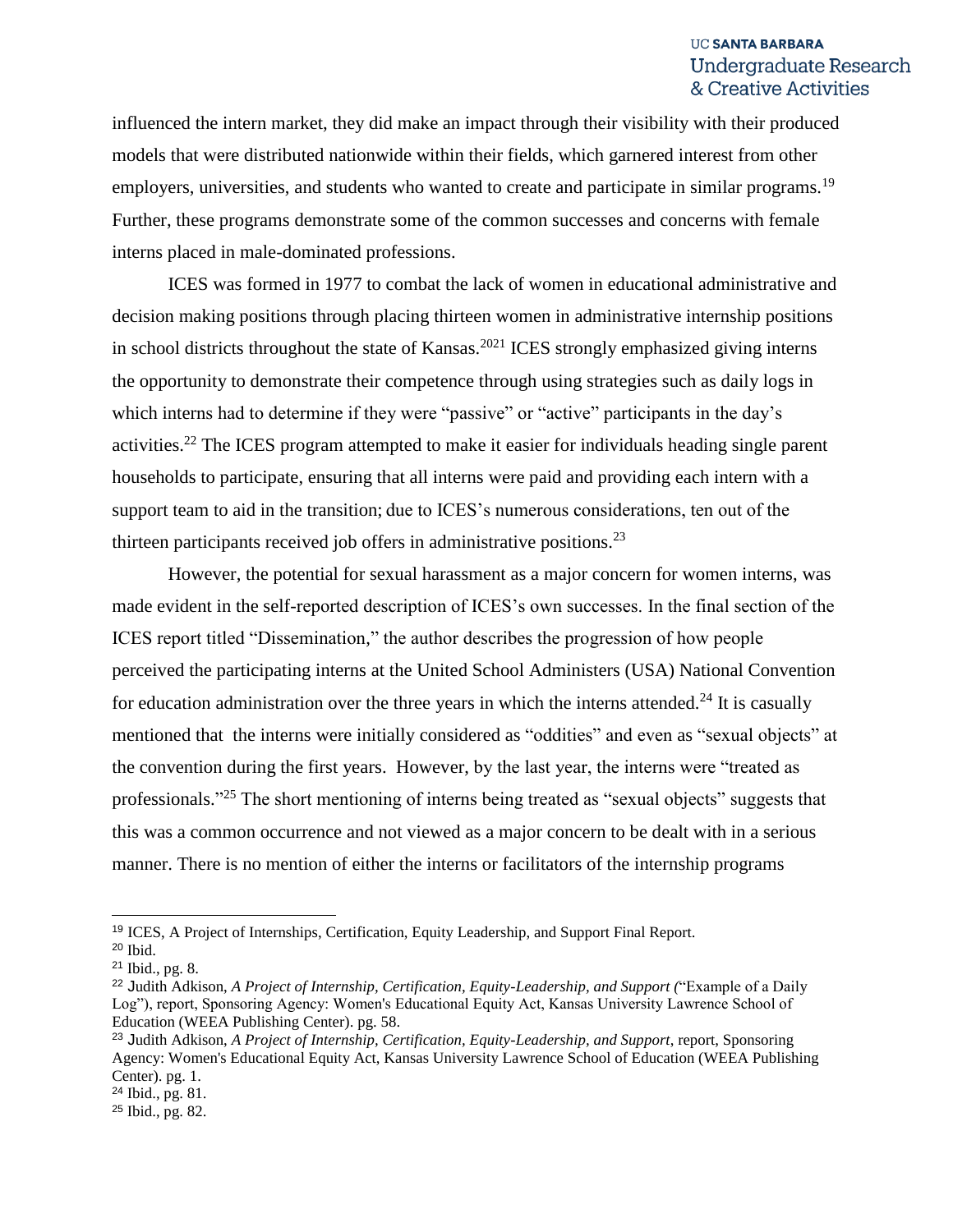attempt to alleviate this issue, and there is no inclusion of training or preparation for unwanted sexual harassment, which had become a newly recognized issue in the early 1970s, within the model.<sup>26</sup> Thus, the ICES program, although careful to make the internships paid and educational, failed to prevent the participants from facing sexual discrimination.

Similar to the ICES program, Goucher College's Developing Women's Management Program for Professional Job Reentry aimed to place women in leadership positions.<sup>27</sup> The most significant element of the Goucher College's model program was a timeshare model that provided schedule flexibility by allowing "displaced mothers" to intern on a part-time basis. Although these work-share programs were beneficial in making the internships more accessible and short-term, they resulted in low-rates of offers for permanent positions.<sup>28</sup> The program creators stated that the internship should be regarded as a "transitional aid" rather than a direct route to employment since there "is no guarantee" of job offers.<sup>29</sup> Furthermore, they emphasized that a "positive recommendation from the intern's supervisor" and fostering "valuable contacts" would be essential in the women's attempts to gain permanent positions.<sup>30</sup> Therefore, the benefits of internships on the participants relied heavily on the goodwill of the interns' supervisors.

The combination of the position of power, placing supervisors over their interns due to intern's uncertain job prospects, and the fact that women interns were entering male-dominated workplaces, led to sexual harassment and discrimination. Despite this danger, the sample documents utilized to facilitate employer-intern-university cooperation do not mention sexual harassment training under any terminology.  $31\text{As}$  for the educational training course of the program, unwanted sexual advances were only addressed once in a write-up question, but did not include steps for preventative training.<sup>32</sup> The write up gives hypothetical situation in which a "close working" male associate would act in an uncomfortable and sexual manner toward the intern, who would continually brush it off until the male associate committed a third offense.<sup>33</sup>

<sup>26</sup> Ibid., pg. 81-81.

<sup>27</sup>Judie Jubin, *Developing Women's Management Programs: A Guide for Professional Job Reentry*, report, Sponsoring Agency: Women's Educational Equity Act, Goucher College (WEEA Publishing Center). pg.1. <sup>28</sup> Ibid.

<sup>29</sup> Ibid., pg. 117.

<sup>30</sup> Ibid.

<sup>31</sup> Ibid.

<sup>32</sup> Judie Jubin, *Developing Women's Management Programs: A Guide for Professional Job Reentry*. pg. 218. <sup>33</sup> Ibid.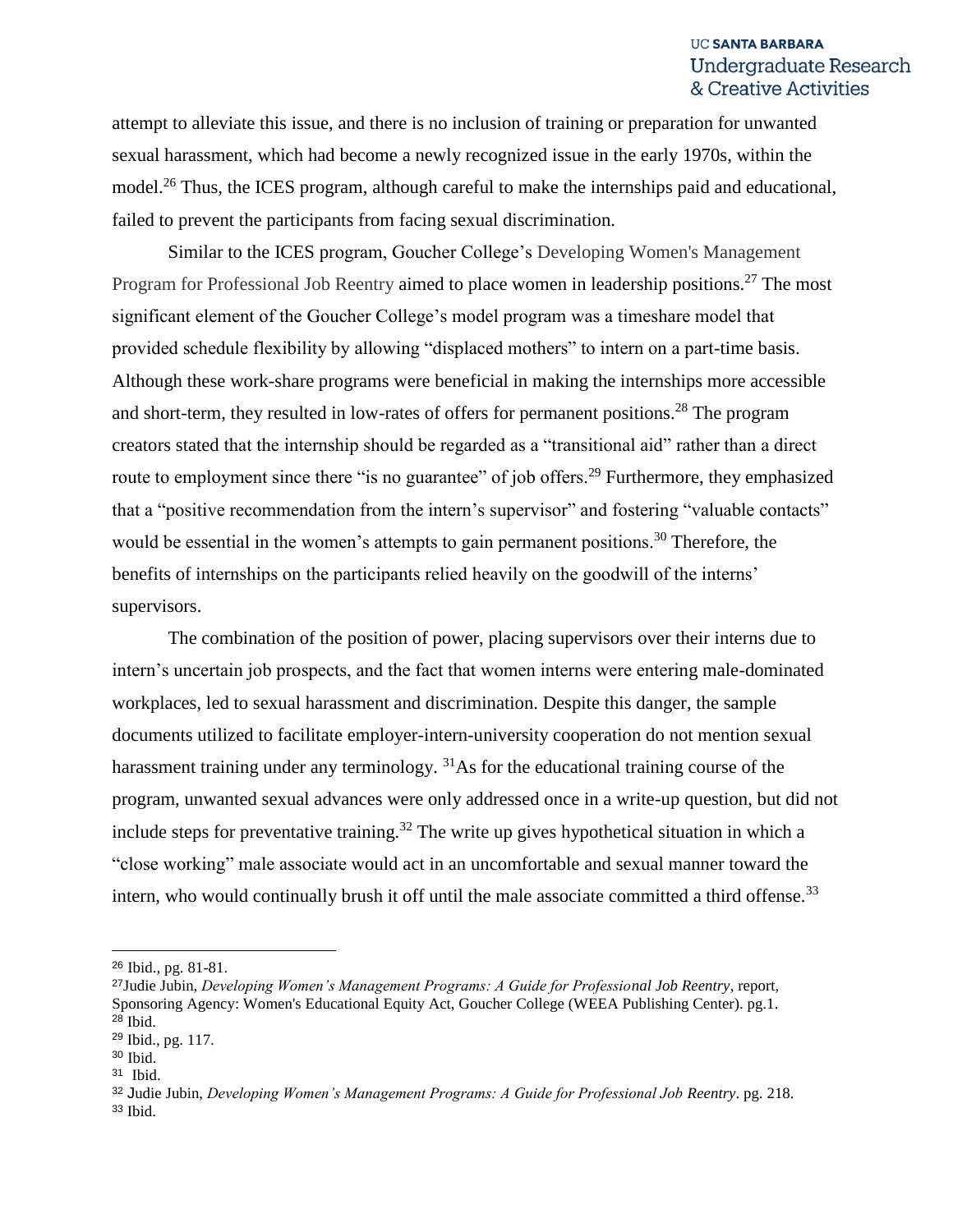This hypothetical implies that action would only need to be taken once the harassment had occurred multiple times rather than suggest that interns should inform supervisors or take other action immediately. Additionally, the single hypothetical scenario would not prepare students to deal with sexual harassment if the perpetrator was their supervisor or someone with power over their current and future career prospects. Both ICES and the Goucher College internship programs illustrate how internships could be utilized to help women attain positions in nontraditionally feminine career paths. However, the interns in these programs nevertheless faced job insecurity, uncertainty regarding the balance between education and labor, economic inaccessibility, and lack of training or protections against unwanted sexual advances from their coworkers and supervisors.

#### **Sexual Harassment Law Applicable to Interns**

Throughout the  $20<sup>th</sup>$  century, both employees and students were able to take legal action against the institutions that failed to adequately handle their experiences with sexual harassment. The passage of Civil Rights Act in 1964 Title VII made sex-based discrimination against an *employee* illegal in the workplace.<sup>34</sup> In the initial years after the Act's passage, the courts did not find that sexual harassment was discrimination eligible for protection under Title VII. <sup>35</sup> However, in the 1970s a number women were able to successfully utilize Title VII to sue their employers for sexual harassment, which was upheld by the Supreme Court in 1986 with *Meritor*  Saving Bank v. Vinson.<sup>36</sup> Similarly to Title VII, Title IX of The Educational Amendments Act of 1972 prevented discrimination in an educational setting on the "basis of sex."<sup>37</sup> In 1992, with the case *Franklin v. Gwinnett County Schools,* the Supreme Court found that sexual harassment would be considered "discrimination on the basis of sex" for Title IX purposes.<sup>38</sup> Therefore, by the early 1990sboth *students*, with Title IX, and *employees*, with Title VII, had clear legal avenues to contest the improper handling of sexual harassment by the institutions they were involved with.

<sup>34</sup>MacKinnon, and Siegel. "A Short History of Sexual Harassment." *Yale Press*, 2003. pg. 8. <sup>35</sup> Ibid. 8-11.

<sup>36</sup> Ibid., pg. 9-11 and 20.

<sup>37</sup> Douglas P. Ruth, "Note title VII: Is Title VII The Exclusive Remedy for Employment Discrimination in the Educational Sector?," *Cornell Journal of Law and Public Policy,* 5, 185 (Winter, 1996).

<sup>38</sup> Bernice Resnick Sandler, Title IX: How We Got It and What a Difference it Made, 55 Clev. St. L. Rev. 473 (2007)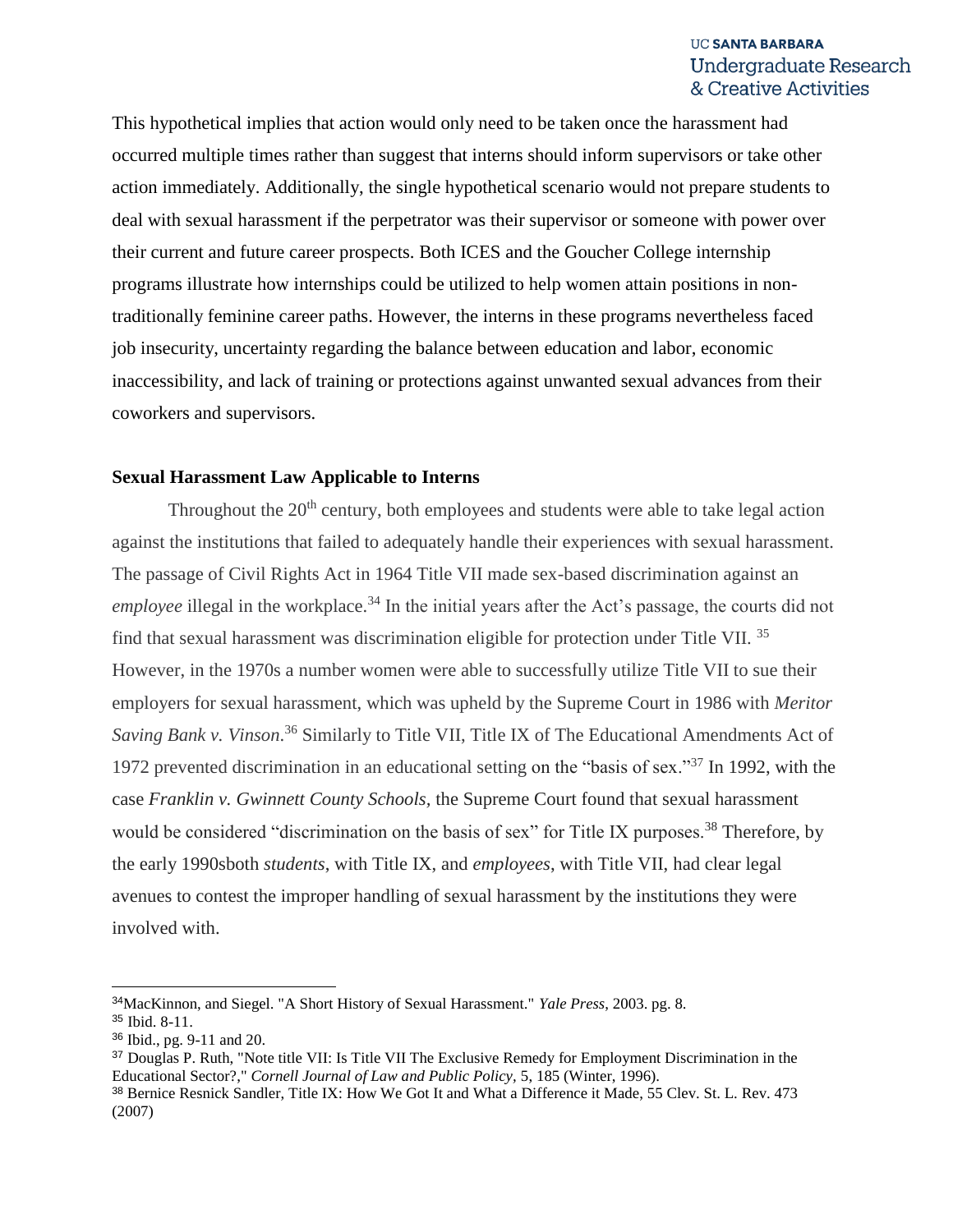By definition and in practice, internships are work-experiences. However, due to the 1947 *Walling v. Portland Terminal Co.* decision that created the worker category of "trainee" and the cultural association of interns with youthful students, unpaid interns are not legally considered "employees." Interns' lack of employee status exempts them from Fair Labor Standard Act (FLSA) protections, allowing them to legally be unpaid.<sup>39</sup> Since interns lack "employee" status, they are also exempted them from the 1964 Civil Rights Act Title VII antidiscrimination protections.<sup>40</sup> Therefore, throughout the 20th century, unpaid interns could not sue their employing institutions for either violating Title VII through direct discrimination against them or violating it by not adequately handling discrimination on the basis of race, color, religion, sex, or national orientation. $41$ 

The 1996 court case *O'Connor v. Davis* established that unpaid interns qualify as *volunteers* rather than *employees*, for the purposes of Title VII and that the institutions in which unpaid interns' labor cannot be regarded as educational institutions for the purpose of Title IX unless educating is their "primary purpose."<sup>42</sup> The plaintiff-appellant Bridget O'Connor was enrolled at Marymount College where she was required to conduct field work which led her to obtain an unpaid internship with Rockland Psychiatric Center where she received federal funding as "work study" for her labor.<sup>43</sup> O'Connor stated that while interning at Rockland, she was sexually harassed repeatedly by Dr. James Davis, a Rockland employee, who called her "Miss Sexual Harassment" and suggested that they participate in an orgy.<sup>44</sup> O'Connor reported these occurrences to her supervisor, Lisa Punzone, who stated that Davis said similar things to her and that O'Connor should try to ignore him.<sup>45</sup> Eventually, Punzone did report Davis' behavior towards O'Connor to her own supervisor, who failed to take further action.<sup>46</sup> In 1995, O'Connor filed lawsuits against Marymount and Rockland claiming sexual harassment in violation of Title VII and Title IX.<sup>47</sup>

 <sup>39</sup> Ibid.

<sup>40</sup> Ibid.

<sup>41</sup> Ibid.

<sup>42</sup> O'Connor v. Davis, 126 F.3d 112, 1997 U.S. App. LEXIS 26401, 74 Fair Empl. Prac. Cas. (BNA) 1561 (United States Court of Appeals for the Second Circuit September 19, 1997, Decided).

 $43$  Ibid.

<sup>44</sup> Ibid. <sup>45</sup> Ibid.

 $46$  Ibid.

 $47$  Ibid.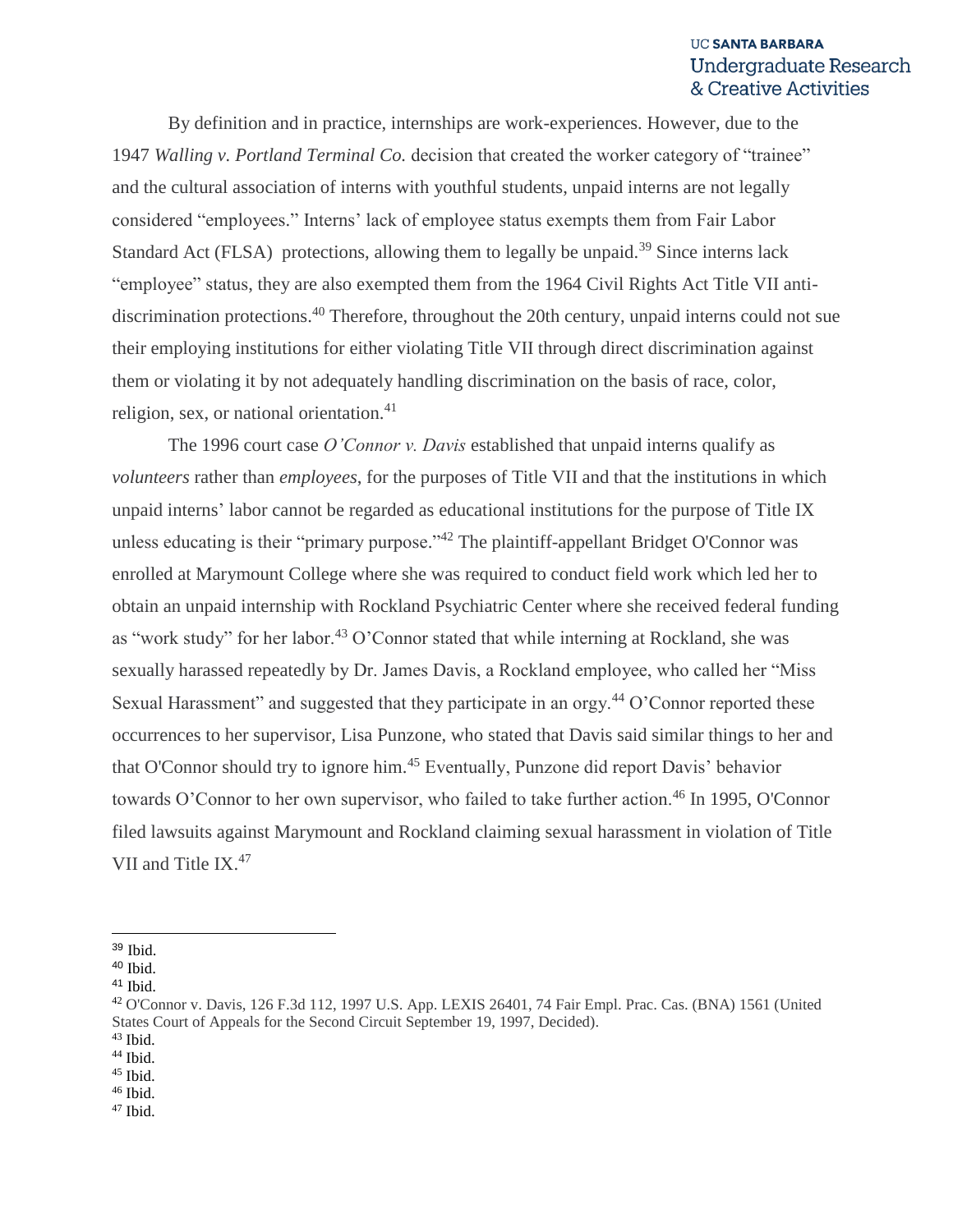The district court concluded that O'Connor was not an *employee* under Title VII due to "volunteering" her labor at Rockland rather than receiving compensation for it.<sup>48</sup> O'Connor argued that the district court's decision was "improperly concluded" because she satisfied the common-law agency definition<sup>49</sup> and that she was compensated through federal work-study.<sup>50</sup> The Court of Appeals disagreed with O'Connor's argument by stating that a "hire," or agreement for compensation, by the institution itself must occur for the common-law agency definition to apply.<sup>51</sup> Therefore, O'Connor would be considered a *volunteer* rather than an *employee* of Rockland, disqualifying her from claiming that the institution violated Title VII through their inadequate handling of Davis' sexual harassment of O'Connor.<sup>52</sup>

O'Connor also claimed that for the purposes of Title IX, Rockland was an educational institution because it "both receives federal financial assistance either through the state, its patients, or its employees" and also operates "vocational training through an organized educational program."<sup>53</sup> However, the court of appeals also disagreed with O'Connor's argument because it declined "to convert Rockland's willingness to accept volunteers into conduct analogous to administering an "education program" as contemplated by Title IX."<sup>54</sup> The court concluded that Rockwell was not an educational institution because its "primary purpose" was not to educate.<sup>55</sup> Ultimately, O'Connor's unpaid intern status prevented her from gaining reparations for the sexual harassment that she encountered from the institution that inadequately handled the situation either through the utilization of Title VII or Title IX. *O'Connor v. Davis*  was a significant case because it established that unpaid interns would be limited in their legal options for fighting harassment or any other forms of discrimination since they are considered *volunteers* rather than *employees*. <sup>56</sup> The term "volunteer" means that an intern is not controlled by the employer to the extent that an *employee* would be through the employers economic control over them meaning that they are not tied to the employer in a substantial way, allowing

- $50$  Ibid.
- <sup>51</sup> Ibid.
- <sup>52</sup> Ibid.
- <sup>53</sup> Ibid. <sup>54</sup> Ibid.
- <sup>55</sup> Ibid.
- <sup>56</sup> Ibid.

<sup>48</sup> Ibid.

<sup>&</sup>lt;sup>49</sup> Where "Common Law Agency" means that employer has the agency to speak/take action on behalf of the employee.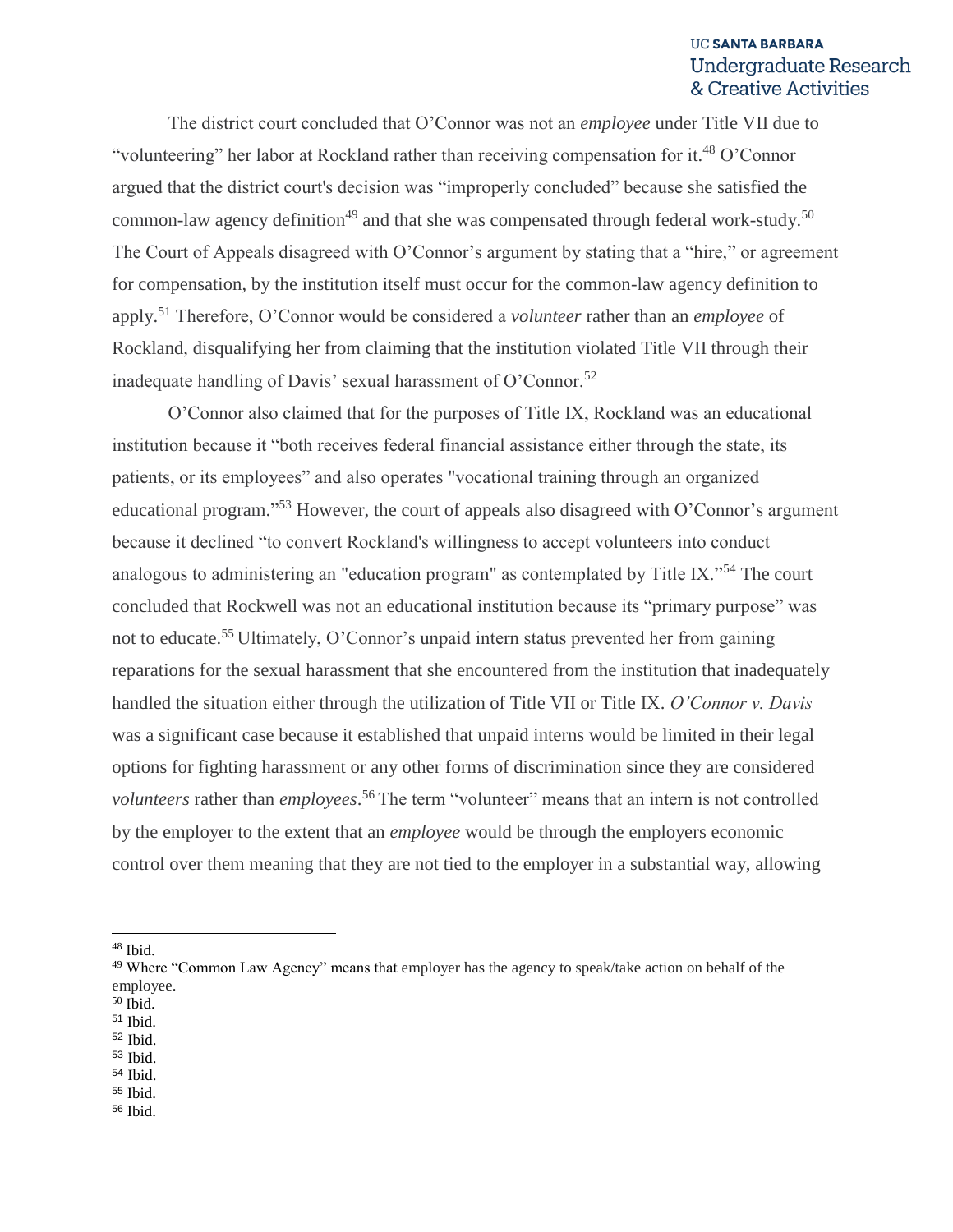them to leave more easily.<sup>57</sup> However, the issue with this reasoning is that in *O'Connor*, the intern's educational career would be hindered by her leaving Rockwell without finishing her internship. Although O'Connor was able to be placed in another internship with the help of Marymount, this still raises the issue of how much control an employer really has over an unpaid intern.

A similar case, *Lippold v. Duggal Color Projects* (1998), was brought up in New York a year later where the Plaintiff, an intern named Jennifer Lippold, claimed that Duggal Color Projects violated Title VII by failing to adequately address her supervisor's sexual harassment of her.<sup>58</sup> Lippold was training to become a teacher through a vocational program run by the Board of Education which required that she work at an outside site for three years leading to her become an intern at Duggal Color Projects.<sup>59</sup> Lippold argued that, "Duggal Color Projects" exercised employment-type control over her hours, daily activity, and work assignments."<sup>60</sup> In order for Lippold to get credit towards her educational program for her work as an intern, she was required to produce supervisor-signed time cards and evaluation sheets.<sup>61</sup> While Lippold was interning at the company, her supervisor sexually harassed her and refused to sign her time cards and evaluation sheets. Although she argued that Duggal had "employment-type control" over her labor, the court cited cases such as *O'Connor* which established that in order to be considered an *employee* for Title VII purposes, the plaintiff must have been directly compensated by the employer. <sup>62</sup>As in *O'Connor*, Lippold's claims against the corporation were "dismissed" because she was considered a "volunteer" and the corporation did not *directly* compensate her with a "wage or salary" or other forms of compensation such as health care. <sup>63</sup>

#### **Conclusion**

The *O'Connor* and *Lippold* cases established that although in order for someone to be an *employee* they should either paid or receive "other compensation." They also established that direct financial compensation was a prerequisite of *employee* status even when the intern

<sup>57</sup> Ibid.

<sup>58</sup> Lippold v. Duggal Color Projects, 1998 U.S. Dist. LEXIS 335, 1998 WL 13854 (United States District Court for the Southern District of New York January 15, 1998, Filed).

<sup>59</sup> Ibid.

 $60$  Ibid.

<sup>61</sup> Ibid.

<sup>62</sup> Ibid.

<sup>63</sup> Ibid.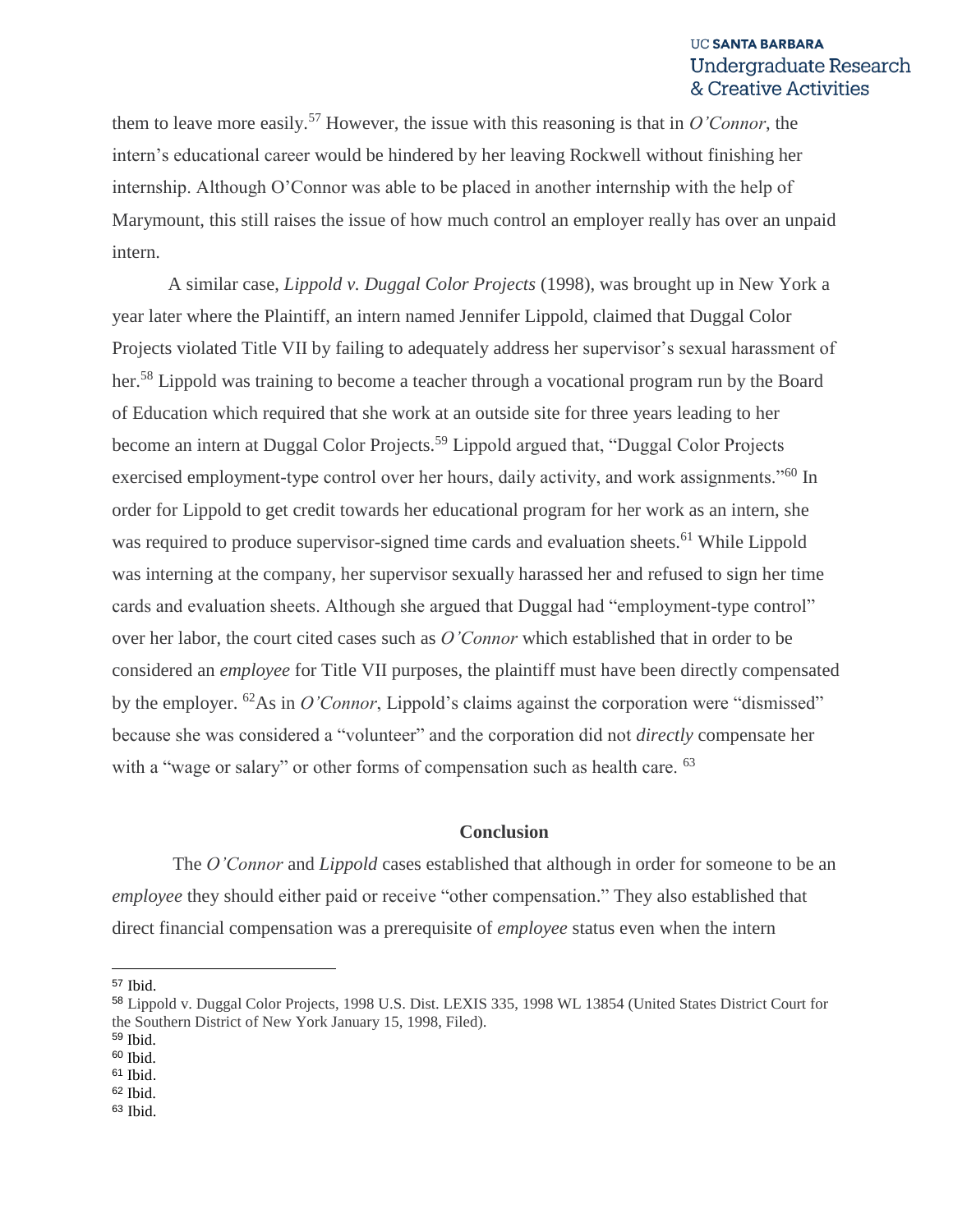position was "employee-like" and that unpaid internships are compensated through other means.<sup>64</sup> As made clear by the WEEA-funded internship programs examined earlier, the benefit of the temporary internship position is the ability to increase your chances of gaining permanent employment through making connections and attaining recommendations from supervisors. Thus, advocates of women's specific involvement in internships argued that the real compensation for their labor lay with the *potential* for *future* economic compensation, through increased job opportunities, etc. Both O'Connor and Lippold were compensated for their labor as unpaid interns through positive supervisor evaluation forms that were essential for them to gain credit at their educational institutions and advance their careers. Since that compensation was withheld from Lippold by her supervisor due to her rebutting his sexual advances, he had immediate control over her educational, financial, and career prospects. O'Connor and Lippold's cases show the inconsistency of the utilization of the term "compensation" for interns. Moreover, this inconsistency demonstrated the legal loopholes in which the categorization of interns as volunteers, regardless of the economic value for the intern of this form of labor, created.

The breaking of the intern from the student identity allows for the labor essence of internships to be increasingly visible and the notion of mandatory compensation for internships more palatable even though it contrasts the rhetoric of early internship advocates. This thesis has stressed that work as an intern is indeed labor and that the framing of interns as student, trainees, or volunteers without an adequate emphasis on their labor aspects established the foundation of pervasive concerns about and problems of sexual harassment in the intern economy. Moreover, the pro-internship rhetoric utilized by those attempting to expand opportunities for individuals, especially women, fostered problematic power-dynamics and legal ambiguities that made discrimination in the form of sexual harassment a real concern and a partially uncontestable legal issue, whose effects were felt by people just beginning their path towards employment.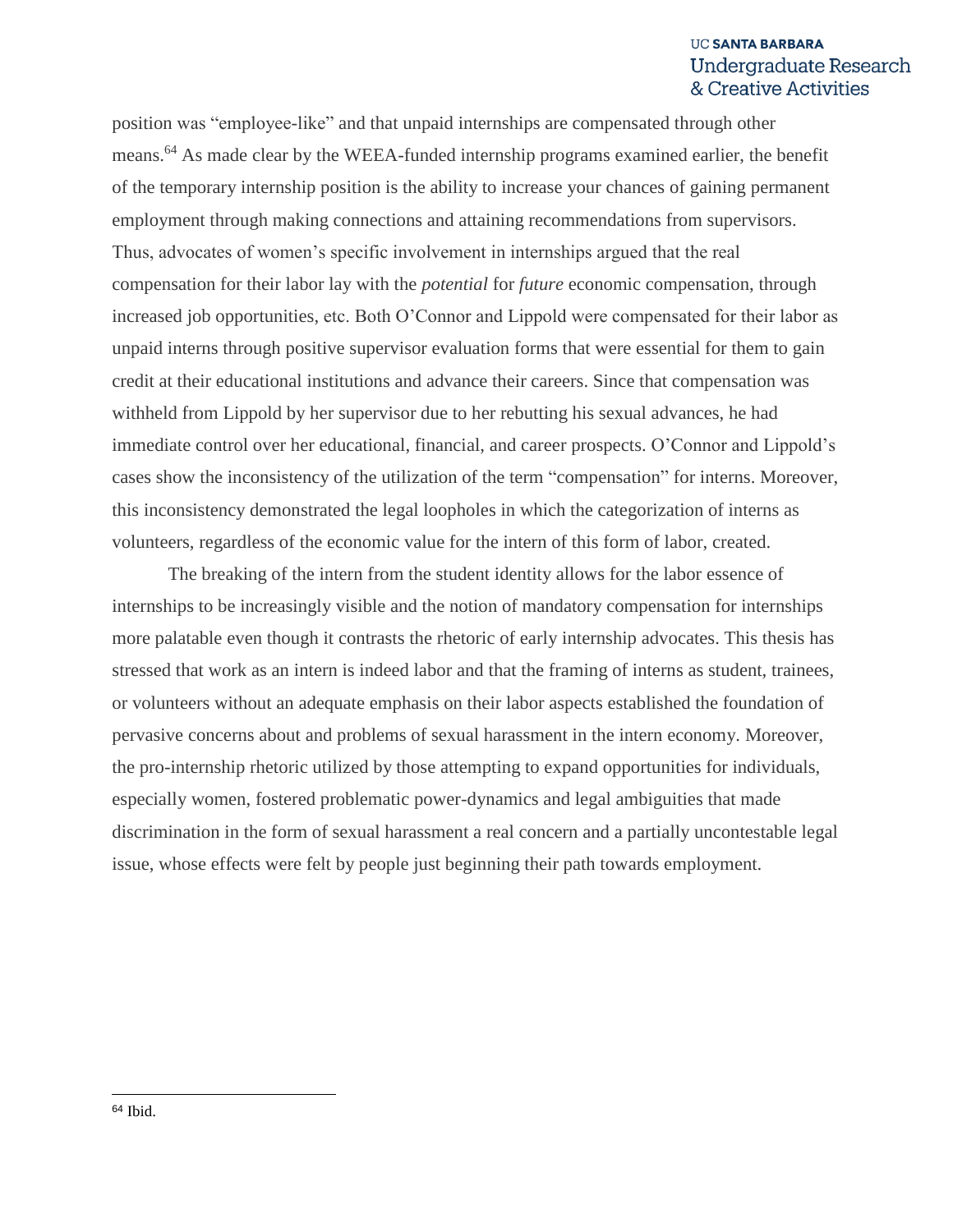#### **Works Cited**

- Adkison, Judith, *A Project of Internship, Certification, Equity-Leadership, and Support*. Report. Sponsoring Agency: Women's Educational Equity Act, Kansas University Lawrence School of Education. WEEA Publishing Center.
- "Administrators warm up cattle prods for initiation". *United Press International.* January 15, 1984.

Bacon, Natalie, "Unpaid Internships: The History, Policy, and Future Implications of "Fact Sheet

# 71"." *Entrepreneurial Business Law Journal* 6 (2011).

- Greenvald, Jessica. "The Ongoing Abuse of Unpaid Interns: How Much Longer Until I Get Paid?," *Hofstra Law Review,* (Winter, 2016).
- Classified ad 1488 -- no title. *New York Times* October 23, 1977. Retrieved from <https://search.proquest.com/docview/123412944?accountid=14522>
- Classified ad 1425 -- no title. *New York Times* December 9, 1979. Retrieved from https://search.proquest.com/docview/123892204?accountid=14522
- ICES, A Project of Internships, Certification, Equity Leadership, and Support Final Report
- Jubin, Judie. *Developing Women's Management Programs: A Guide for Professional Job Reentry*, report, Sponsoring Agency: Women's Educational Equity Act, Goucher College (WEEA Publishing Center).
- Lippold v. Duggal Color Projects, 1998 U.S. Dist. LEXIS 335, 1998 WL 13854 (United States District Court for the Southern District of New York January 15, 1998, Filed).
- MacKinnon, Sigal. "A Short History of Sexual Harassment." *Yale Press*, 2003.
- O'Connor v. Davis, 126 F.3d 112, 1997 U.S. App. LEXIS 26401, 74 Fair Empl. Prac. Cas. (BNA) 1561 (United States Court of Appeals for the Second Circuit September 19, 1997, Decided).
- P. Ruth, Douglas, "Note title VII: ISs Title VII The Exclusive Remedy for Employment Discrimination in the Educational Sector?," *Cornell Journal of Law and Public Policy,* 5, 185 (Winter, 1996).
- Perlin, Ross, *Intern Nation: How to Earn Nothing and Learn Little in the Brave New Economy* (New York: Verso, 2012).
- Resnick Sandler, Bernice, Title IX: How We Got It and What a Difference it Made, 55 Clev. St. L. Rev. 473 (2007) available at

https://engagedscholarship.csuohio.edu/clevstlrev/vol55/iss4/4

Senate, Subcommittee on Education of the Committee of Labor and Public Welfare United **States** 

Senate, *The Women's Educational Equity Act 1973*, 93 Cong., 1st sess., S. Bill (Washington, DC: U.S. Government Printing Office).

- Steiger, Thomas L. and Wardell, Mark. "Gender and Employment in the Service Sector," *Oxford University Press*, February 1995.
- "The Starr Report; Full Text of Findings Sent to Congress -- Part Five of Thirteen," The New York Times, September 12, 1998, accessed March 03, 2019.
- "United States Department of Labor," Elaws Employment Laws Assistance for Workers and Small Businesses, , accessed March 18, 2019,

[https://webapps.dol.gov/elaws/whd/flsa/docs/volunteers.asp.](https://webapps.dol.gov/elaws/whd/flsa/docs/volunteers.asp)